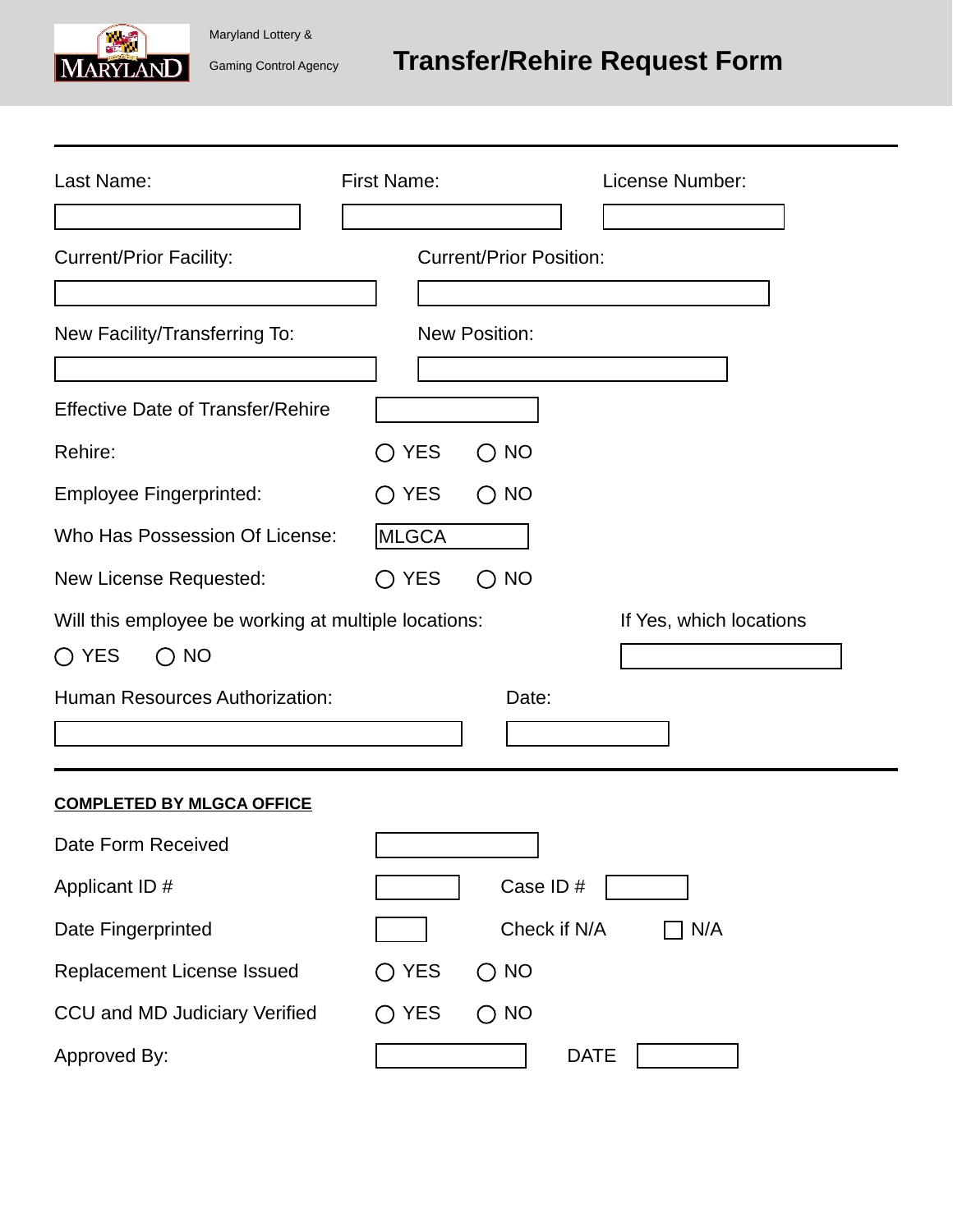### **AUTHORIZATION FOR RELEASE OF INFORMATION**

**TO:** \_\_\_\_\_\_\_\_\_\_\_\_\_\_\_\_\_\_\_\_\_\_\_\_\_\_\_\_\_\_\_\_\_\_\_\_\_\_\_\_\_\_\_\_\_\_\_\_\_\_\_\_\_\_\_\_\_\_\_\_\_\_\_\_\_\_\_ **(To be completed by the Commission)**

**FROM**: \_\_\_\_\_\_\_\_\_\_\_\_\_\_\_\_\_\_\_\_\_\_\_\_\_\_\_\_\_\_\_\_\_\_\_\_\_\_\_\_\_\_\_\_\_\_\_\_\_\_\_\_\_\_\_\_\_\_\_\_\_\_\_\_

**(Printed Name of Applicant)**

I am an applicant for a Gaming / Wagering Employee License in the State of Maryland.

The Maryland Lottery and Gaming Control Commission ("Commission") is required by law to conduct an investigation of an applicant for a Gaming / Wagering Employee License. That investigation requires the Commission to collect and evaluate information about me. By executing this Authorization for Release of Information, I irrevocably give consent to the Commission, and persons authorized by the Commission, to: (1) verify all information provided in the license application, in the application documents, and any information or documents I may subsequently submit as part of the application process; (2) conduct my background investigation; and to have access to any and all information that I have provided to any other jurisdiction seeking a similar license in that jurisdiction, as well as, the information obtained by that other jurisdiction during the course of any investigation that it may have conducted about me.

By executing this Authorization for Release of Information, I authorize any: Local, State or Federal government unit; commercial or business enterprise, including a consumer reporting agency, a non-profit entity, an individual or any other public or private entity, to release to the Commission any and all information about me that the Commission requests. The requested information may be released in written, verbal, electronic, or any other form.

With respect to any claims or liability arising from the release of the requested information to the Commission, I expressly waive, release, discharge and forever hold harmless and agree to indemnify, the unit, entity, or individual that releases information to the Commission, under the authority of this Authorization.

A photo, facsimile, or electronic copy of this signed and dated Authorization shall be equally effective as an original.

 $\mathcal{L}_\text{max}$  , and the contribution of the contribution of the contribution of the contribution of the contribution of the contribution of the contribution of the contribution of the contribution of the contribution of t

| Signature of Individual Completing Form | Date                                                                                                                                                                                                                                                                                                                                                                    |                 |  |
|-----------------------------------------|-------------------------------------------------------------------------------------------------------------------------------------------------------------------------------------------------------------------------------------------------------------------------------------------------------------------------------------------------------------------------|-----------------|--|
| <b>Printed Name</b>                     | Title                                                                                                                                                                                                                                                                                                                                                                   |                 |  |
| <b>NOTARY PUBLIC</b>                    |                                                                                                                                                                                                                                                                                                                                                                         |                 |  |
| Notification.<br><b>Stamp or Seal</b>   | The undersigned, a Notary Public in and for the County of<br>, certifies that the above named individual appeared in person, and before me, either known to me or<br>satisfactorily proven to be the individual whose name subscribed to the within instrument and signed the Authorization and<br>Notary Public<br><b>Printed Name</b><br>My commission expires 30, 20 | in the State of |  |
| (Rev. September 17, 2021)               | Page 1 of 2                                                                                                                                                                                                                                                                                                                                                             |                 |  |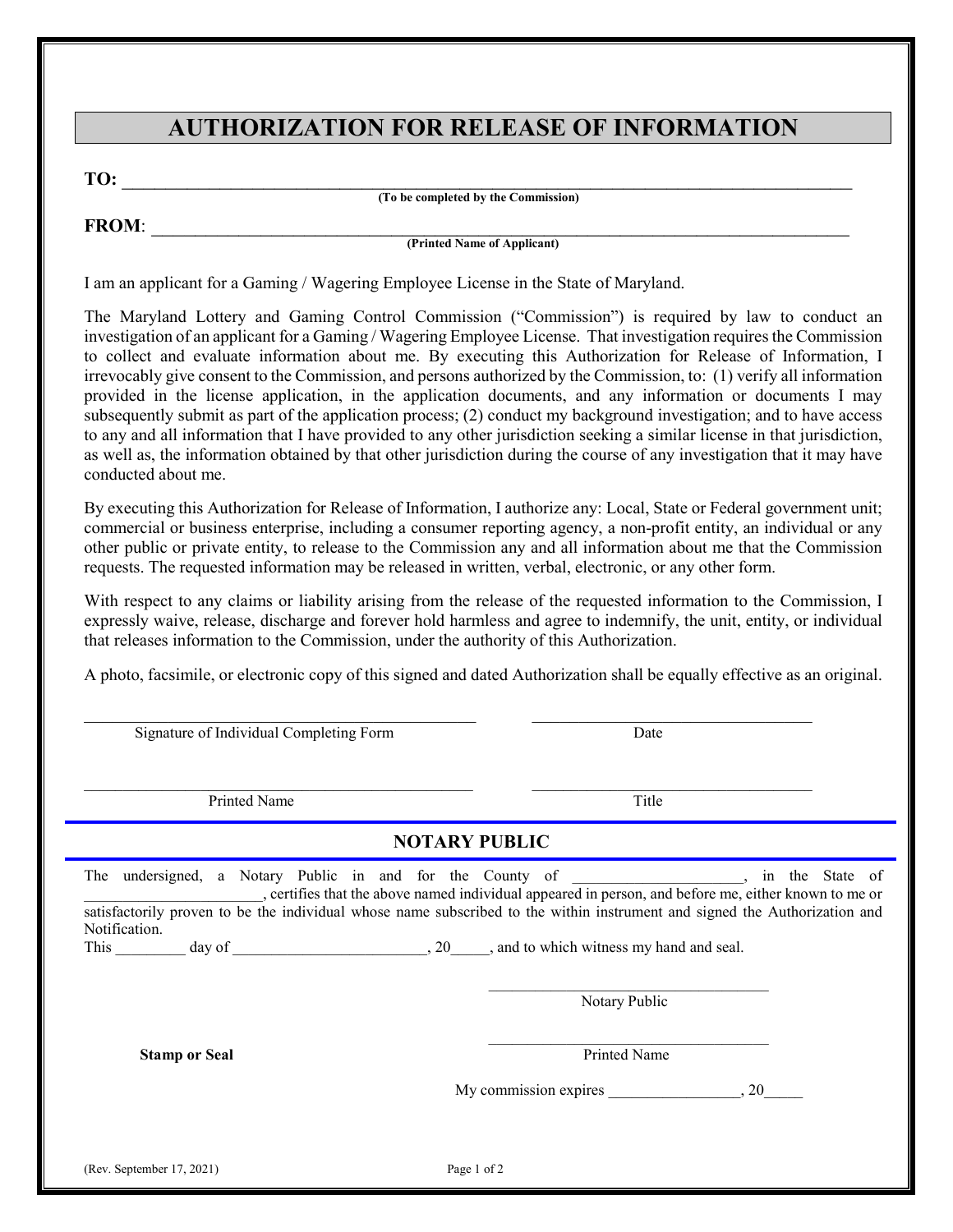#### **SPONSORING ENTITY - CERTIFICATION OF SPONSORSHIP**

**Purpose:** Pursuant to COMAR 36.03.02.12 and COMAR 36.10.06.05, a Sponsoring Entity may sponsor an individual to whom it has made at least a conditional offer of employment and apply for a Principal Employee License, Gaming / Wagering Employee License, or a Non-Gaming / Non-Wagering Employee License for that individual.

A **Sponsoring Entity** for purposes of this application is an applicant for, or a holder of, a/an: Video Lottery Facility (Casino) License; Gaming Manufacturer License; Gaming Contractor License; Sports Wagering Facility License; Sports Wagering Facility Operator License; Mobile Sports Wagering License; Online Sports Wagering Operator License; Sports Wagering Contractor License; and certain authorized Non-Gaming Vendors and Non-Wagering Vendors.

**Note:** If, for any reason, the Sponsoring Entity retracts, rescinds or revokes a conditional offer of employment, the individual's license becomes inactive and the individual's badge is rendered inactive. The individual is required to return the deactivated Principal Employee, Gaming, Wagering, Non-Gaming or Non-Wagering badge to the Commission immediately. An individual may reactivate a license once a new Conditional Offer of Employment is issued by a Sponsoring Entity.

#### **Certification of Conditional Offer of Employment**

| ۰, |  |
|----|--|

 $I,$  representing  $\Box$ 

**Printed Name of Sponsoring Entity Representative**  Name of Sponsoring Entity **Name of Sponsoring Entity** 

(hereinafter "Sponsoring Entity") am authorized to complete and execute/sign Sponsoring Entity – Certification of Sponsorship on behalf of the Sponsoring Entity listed on this form and make the representations stated herein.

- 1. Chame of Sponsoring Entity) has made (Name of Applicant) (hereinafter "Applicant") at least a conditional offer of employment.
- 2. The Sponsoring Entity has investigated the background and qualifications of the Applicant. That investigation included at a minimum: (1) social security database verification, (2) criminal history check, (3) employment verification; and (4) a national database search. Documentation supporting this investigation is included with this Application and will be uploaded into 'eLicensing' by the Sponsoring Entity.
- 3. As a Sponsoring Entity, the Sponsoring Entity understands that it has an affirmative duty to avoid hiring employees whose conduct may jeopardize the public health, safety, morals, good order and general welfare of the people of the State of Maryland, threaten or discredit the integrity of gaming or sports wagering in Maryland, or would otherwise discredit or impugn the State of Maryland.
- 4. If the investigation performed does not indicate that the Applicant is ineligible for a Principal Employee License, Gaming Employee License, Wagering Employee License, Non-Gaming Employee License or Non-Wagering Employee License (referred to collectively as a "Gaming / Wagering Employee License") under the requirements and applicable provisions of State Government Article, §§ 9-1A, *et seq*.; § 9-1E, *et seq.*; Code of Maryland Regulations ("COMAR") 36.03; and COMAR 36.10 or is otherwise disqualified for a Gaming / Wagering Employee License, the Commission will grant a Gaming / Wagering Employee License to the Applicant, and notify the Sponsoring Entity that the Applicant is qualified.
- 5. I understand that the Commission will perform a preliminary and full background investigation of the Applicant. I further understand that should the Commission determine that the Applicant does not qualify for a **Gaming / Wagering Employee** License, any Temporary Principal Employee License, Temporary Gaming Employee License or Temporary Wagering Employee License that was issued may be terminated by the Commission.

| Name of Sponsoring Entity                                                                                                                                                                                                                                                                                                                                                                                                                                              | Date | Printed name of individual who completed this form |             |
|------------------------------------------------------------------------------------------------------------------------------------------------------------------------------------------------------------------------------------------------------------------------------------------------------------------------------------------------------------------------------------------------------------------------------------------------------------------------|------|----------------------------------------------------|-------------|
| Title of individual who completed this form                                                                                                                                                                                                                                                                                                                                                                                                                            |      | Signature of individual who completed this form    |             |
| <b>NOTARY PUBLIC</b>                                                                                                                                                                                                                                                                                                                                                                                                                                                   |      |                                                    |             |
| that the above named individual appeared in person, and before me, either known to me or satisfactorily proven to be the individual whose<br>name subscribed to the within instrument and signed the Authorization and Notification.<br>This day of the case of the case of the case of the case of the case of the case of the case of the case of the case of the case of the case of the case of the case of the case of the case of the case of the case of the ca |      |                                                    | , certifies |
| <b>Stamp or Seal</b>                                                                                                                                                                                                                                                                                                                                                                                                                                                   |      | Notary Public                                      |             |
|                                                                                                                                                                                                                                                                                                                                                                                                                                                                        |      | Printed Name                                       |             |
|                                                                                                                                                                                                                                                                                                                                                                                                                                                                        |      |                                                    |             |
| (Rev. September 17, 2021)                                                                                                                                                                                                                                                                                                                                                                                                                                              |      | Page 2 of 2                                        |             |